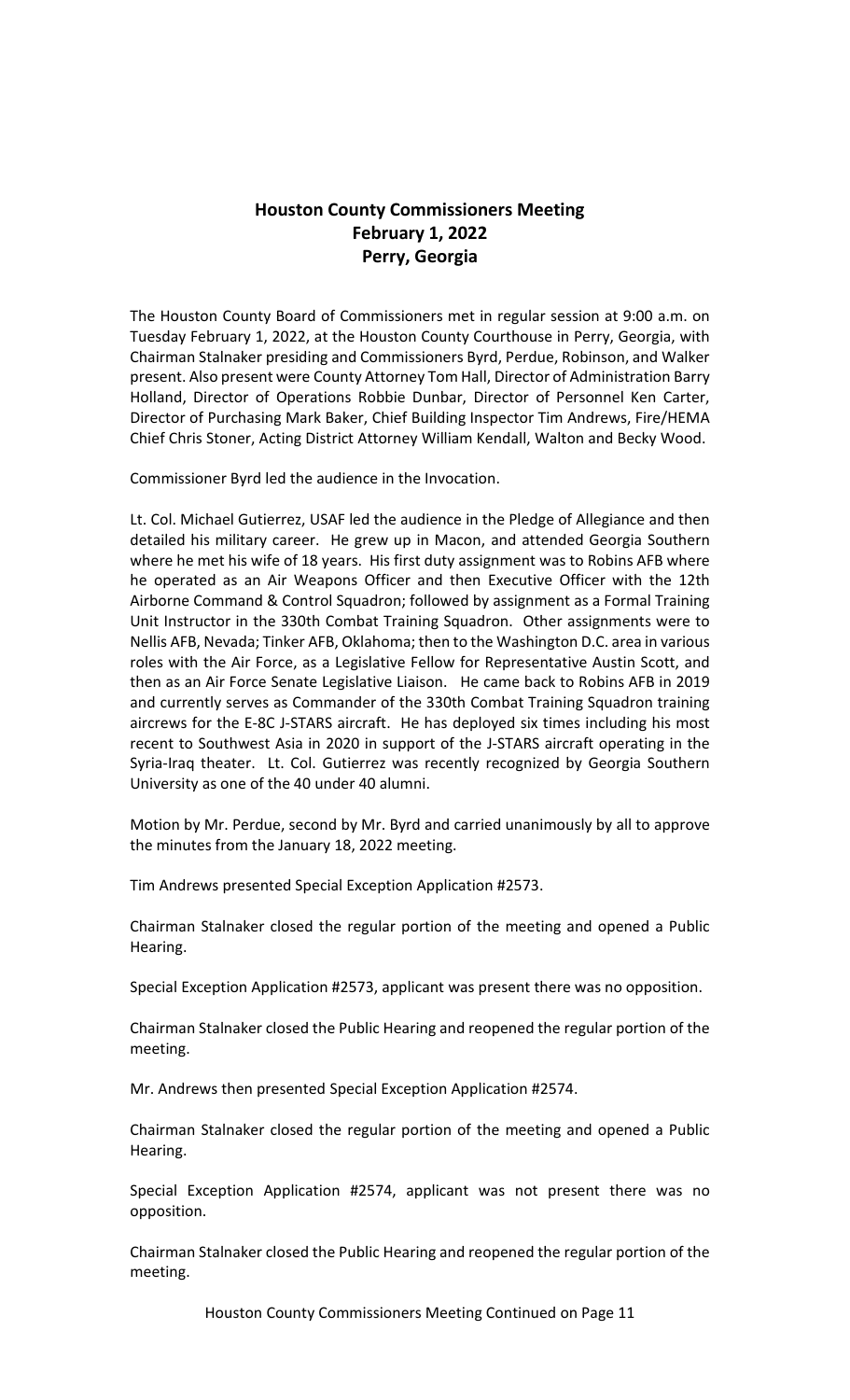Motion by Mr. Perdue, second by Mr. Walker and carried unanimously by all to approve Special Exception Application #2573 submitted by Crystal Ambler to include any and all stipulations as noted on the Zoning & Appeals recommendation and Section 95 Requirements staff report.

Motion by Mr. Perdue, second by Mr. Byrd and carried unanimously by all to disapprove Special Exception Application #2574 submitted by Krystal Lamar.

Tim Andrews presented Special Exception Applications #2578, #2580, and #2582. He explained that Special Exception Application #2581 has been withdrawn by the applicant.

Chairman Stalnaker closed the regular portion of the meeting and opened a Public Hearing.

Special Exception Application #2578, applicant was present there was no opposition.

Special Exception Application #2580, applicant was present there was no opposition.

Special Exception Application #2581, withdrawn by applicant.

Special Exception Application #2582, applicant was present there was no opposition.

Chairman Stalnaker closed the Public Hearing and reopened the regular portion of the meeting.

Motion by Mr. Perdue, second by Ms. Robinson and carried unanimously by all to approve the following applications to include any and all stipulations as noted on the Zoning & Appeals recommendation and Section 95 Requirements staff report:

| Application #2578 | Mara Graham           | <b>Personal Training</b>   |
|-------------------|-----------------------|----------------------------|
| Application #2580 | Dorothy Manning       | Transport                  |
| Application #2582 | Trent & Ashley Loseke | <b>Functional Medicine</b> |

Mr. Perdue presented a request for approval on an application for additional LMIG funding on the SR127/Houston Lake Road widening project.

Motion by Mr. Perdue, second by Ms. Robinson and carried unanimously by all to approve Chairman Stalnaker signing the application to the Georgia Department of Transportation (GDOT) for an additional \$500,000 of Local Maintenance and Improvement Grant (LMIG) funds to assist in the construction of the SR127/Houston Lake Road widening project.

Ms. Robinson presented a request from Fire/HEMA Chief Stoner to enter into an agreement with Cody Hensleigh Photography to conduct the Fire Department Annual Fundraiser.

Motion by Ms. Robinson, second by Mr. Walker and carried unanimously by all to approve Chief Stoner entering into a professional services agreement with Cody Hensleigh Photography for the 2022 annual Fire Department fundraiser to be held from February 1, 2022 thru July 1, 2022.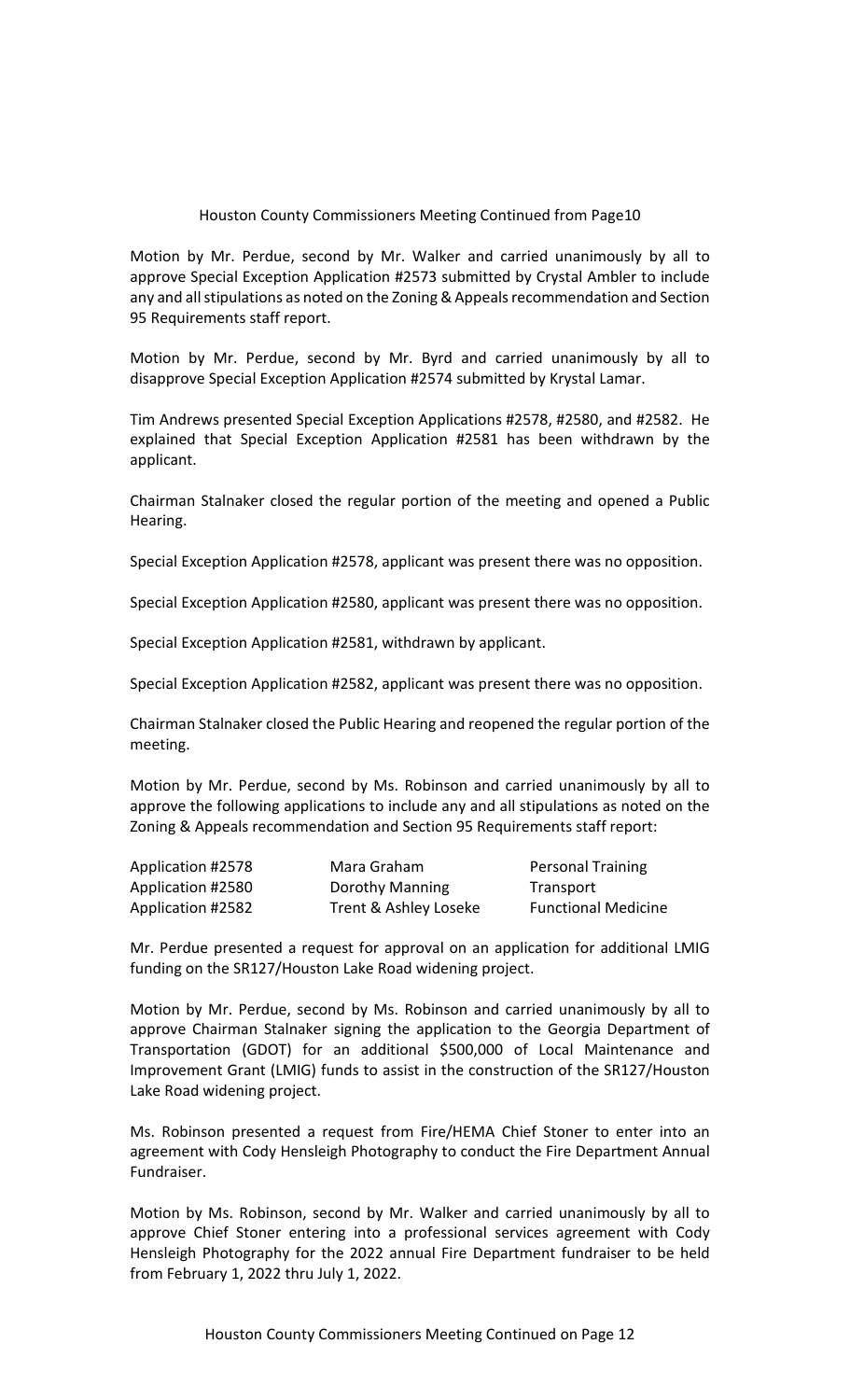Ms. Robinson presented a request from Public Works staff to release the bond and acceptance of roadways for maintenance purposes in McCarley Downs Subdivision.

Motion by Ms. Robinson, second by Mr. Perdue and carried unanimously by all to approve the release of the maintenance bond for McCarley Downs Subdivision, Section 1, Phase 3 and to accept McCarley Downs Drive for 0.21 miles at 25 mph, Gerald Court for 0.05 miles at 25 mph, and Tempie Court for 0.05 miles at 25 mph for maintenance purposes.

Ms. Robinson presented the renewal of an independent contractor agreement with Dr. Sims-Stanley for performing autopsies.

Motion by Ms. Robinson, second by Mr. Byrd and carried unanimously by all to approve Chairman Stalnaker signing the independent contractor agreement with Houston County Coroner Danny Galpin, Houston Healthcare, and Dr. Melissa A. Sims-Stanley providing for a local medical examiner to perform autopsies as required by the Coroner in the morgue at Houston Medical Center for deaths other than homicides and the deaths of children seventeen years of age and under. The agreement will begin February 5, 2022 and end on February 5, 2023.

Mr. Byrd presented a request for approval on two Change Orders with ICB Construction Group on the State Court Expansion Project.

Motion by Mr. Byrd, second by Mr. Perdue and carried unanimously by all to approve Chairman Stalnaker signing Change Order #1 and Change Order #2 on the State Court Expansion Project with ICB Construction Group increasing the original contract price of \$18,300,000 by \$711,280 and \$276,367 respectively for an amended contract total of \$19,287,647. There is no increase in contract time.

Chairman Stalnaker clarified that these change orders do not affect the new State Court building project. The new HVAC controls will replace antiquated controls in the existing Courthouse as they are original to the building. This upgrade and the chilled water plant upgrade were requested by staff so that the contractor could complete the work at the same time as the new construction so the buildings systems could work in unison when completed. This, along with some coming change orders for boiler replacement and rooftop package units, will complete the upgrades to the existing courthouse.

Mr. Byrd commented that although these have come to the Board as change orders, they are really more of an expansion to the scope of work to allow us to benefit from some efficiencies while the contractors are on site building the new State Court facilities.

Mr. Byrd presented a request to enter into an agreement with Dixie Lawn & Landscaping for roadside litter pick-up.

Motion by Mr. Byrd, second by Mr. Walker and carried unanimously by all to approve entering into a professional services agreement with Dixie Lawn & Landscaping, Inc. of Cochran to provide "as needed" roadside litter pick-up at a rate of \$285 per mile (two lane with no median).

Houston County Commissioners Meeting Continued on Page 13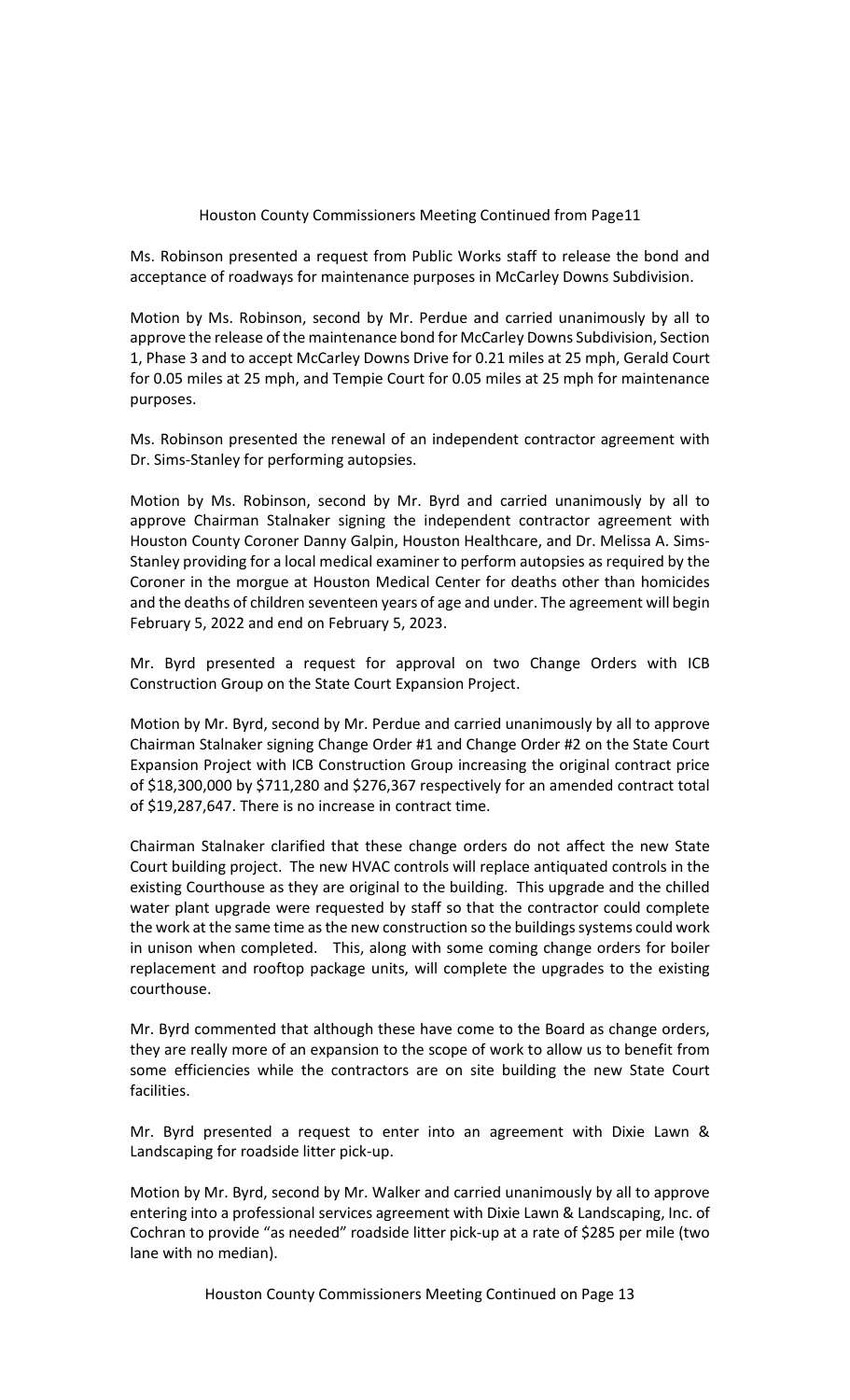Mr. Dunbar commented that we recently had one or two inmate crews for a short time but that they had been pulled back due to the COVID protocols. He felt that they may be able to come back out in the near future.

Mr. Walker presented a request for approval of the Memorandum of Agreement concerning the 2022 joint Local Maintenance and Improvements Grant (LMIG) projects.

Motion by Mr. Walker, second by Ms. Robinson and carried unanimously by all to approve Chairman Stalnaker signing the Memorandum of Agreement with Warner Robins, Perry, Centerville, and Byron concerning the 2022 LMIG road resurfacing and repair projects.

Chairman Stalnaker commented that this arrangement has worked very well for the other governments that have joined with Houston County. It has also helped Houston County to a certain extent as well.

Mr. Walker presented a request for approval of a proposal to replace the camera system and make upgrades to the network that spans across most of the buildings at Public Works, and to provide the appropriate budget adjustments.

Motion by Mr. Walker, second by Mr. Byrd and carried unanimously by all to approve the award of the Public Works Camera System Replacement and Network Upgrade project to BTV Systems of Macon for \$49,354.99; Innovative Fiber Technologies of Forsyth for \$3,704.50; and CNP Technologies, LLC of Charlotte, NC for \$1,272.64, subject to changes by County Attorney Tom Hall to terms and conditions of the agreement. Project total is \$54,332.13 and is funded through HOST Fees.

Motion by Mr. Walker, second by Mr. Perdue and carried unanimously by all to approve the following budget adjustments:

#### **General Fund:**

Increase Expenditures:

| <b>Public Buildings</b>                            | 100-1565-54.2500 | Other Equipment (Capital)             | \$20,000 |  |  |
|----------------------------------------------------|------------------|---------------------------------------|----------|--|--|
| Increase Revenues:                                 | 100-39.1200      | Operating Transfer in (HOST) \$20,000 |          |  |  |
| <b>Solid Waste Fund:</b><br>Increase Expenditures: |                  |                                       |          |  |  |
| Solid Waste Disposal 540-4530-61.1000              |                  | <b>Operating Transfers Out</b>        | \$20,000 |  |  |
| Increase Revenues                                  |                  | <b>HOST Fees</b>                      | \$20,000 |  |  |

Mr. Walker presented a request from Acting District Attorney William Kendall to fill the vacant Assistant District Attorney position.

Motion by Mr. Walker, second by Ms. Robinson and carried unanimously by all to approve the hiring of Lina Leh for the Assistant District Attorney position in the District Attorney's Office at a Grade 27-E effective February 2, 2022.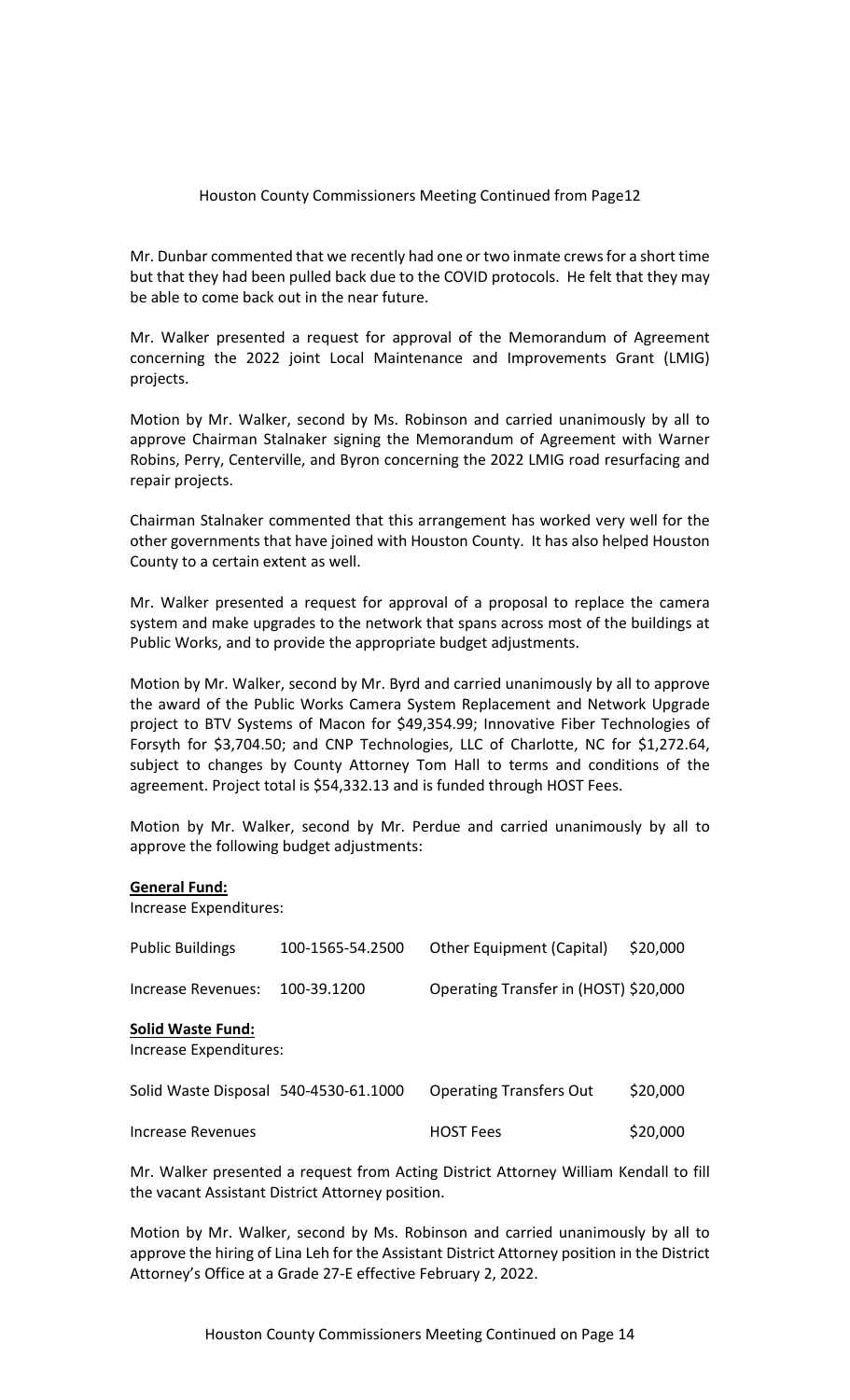Chairman Stalnaker recognized Acting District Attorney Kendall thanking him for the job that he has been doing since taking control of the District Attorney's office. The feedback that he has received from various law enforcement agencies has been great. The office is now fully staffed with cases moving along very efficiently.

Each Commissioner expressed their appreciation and support for Mr. Kendall and his office.

Mr. Kendall thanked the Board for their support and stated that there are now 31 trial weeks slated for 2022 which is well above the norm of 25 or 26. The increase is meant to deal with the backlog of serious violent felony cases as well as older cases that have been slowed down due to court shutdowns during the pandemic. He then commented that he has known Ms. Leh since 2018 and that she comes to us from the Solicitor-General's office in Macon, is a former assistant district attorney in the Cordele circuit and has been a prosecutor since 2014 having started in Veteran's court. She will be an immense asset in the DA's office. He characterized himself as a very green prosecutor in terms of experience, but his staff possesses a great deal of diverse experience in the legal field. Lastly, he referred to the Joint Law Enforcement Task Force which recently met with representatives from various local, state, and federal law enforcement agencies. The Task Force has taken some time and special attention to having a joint law enforcement and prosecution endeavor into proactive policing and prosecution in our county to help reduce the crime rates in affected areas. The effort is aimed at the reduction of serious violent felonies, drug crimes, money crimes, as well as other types of crime. He commented that he and his office welcomes feedback and that he wishes for the DA's office to remain transparent in its operation.

Chairman Stalnaker commented that he has been in talks with our Sheriff's office about certain technological advances such as tag readers and camera systems that can help law enforcement track and capture suspects. He supports those efforts as a way to help law enforcement in their efforts to police our community.

Mr. Kendall remarked that criminals today are using electronic surveillance against law enforcement, wiping cell phones remotely, using internet activity to block policing efforts, among other means to undermine law enforcement. He is in support of these types of technological improvements for law enforcement and has offered to help purchase some of these items to help them combat suspects committing these crimes.

Motion by Mr. Perdue, second by Ms. Robinson and carried unanimously by all to approve the payment of the bills totaling \$3,408,869.86.

Chairman Stalnaker closed the regular portion of the meeting and opened Public Comments.

There being no comments Chairman Stalnaker closed Public Comments and reopened the regular portion of the meeting.

Chairman Stalnaker closed the regular portion of the meeting and opened Commissioners Comments.